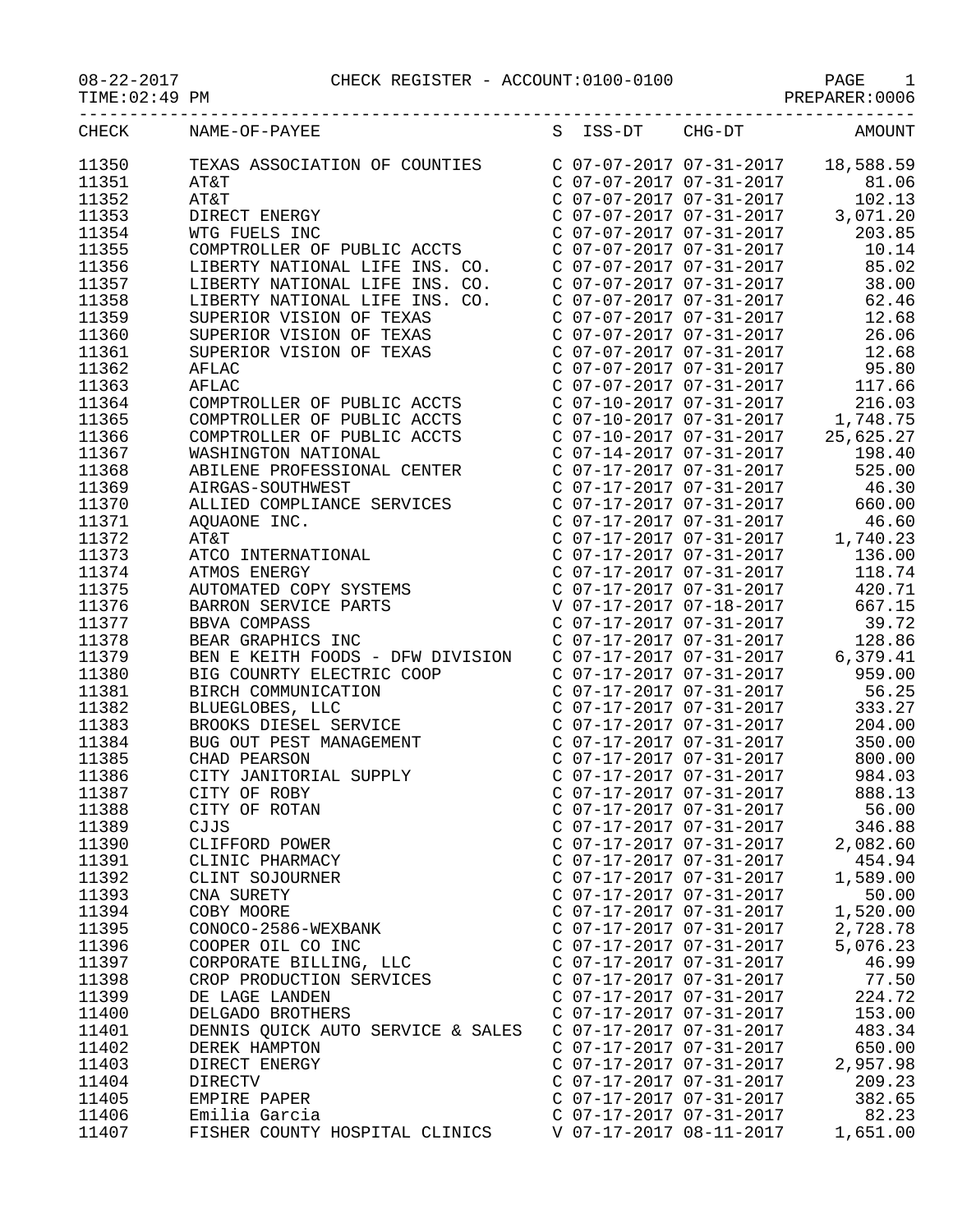TIME:02:49 PM PREPARER:0006

| エエロロ・ソム・コン・エロ |                                                                                                                                                                                                                                                         |                                                                               | FREEARER . 0000                                                                                                                                                             |
|---------------|---------------------------------------------------------------------------------------------------------------------------------------------------------------------------------------------------------------------------------------------------------|-------------------------------------------------------------------------------|-----------------------------------------------------------------------------------------------------------------------------------------------------------------------------|
|               | CHECK NAME-OF-PAYEE                                                                                                                                                                                                                                     |                                                                               | S ISS-DT CHG-DT AMOUNT                                                                                                                                                      |
| 11408         | FISHER COUNTY HOSPITAL DISTRICT<br>FISHER, MITCHELL & NOLAN COUNTIES<br>FLORES FARMS COUNTIES C 07-17-2017 07-31-2017 12,043.26<br>C 07-17-2017 07-31-2017 1,452.00                                                                                     |                                                                               |                                                                                                                                                                             |
| 11409         |                                                                                                                                                                                                                                                         |                                                                               |                                                                                                                                                                             |
| 11410         |                                                                                                                                                                                                                                                         |                                                                               |                                                                                                                                                                             |
| 11411         | FLORES FARMS<br>GRAY FUEL & CHEMICAL<br>GREG JOINER, PHD<br>HAROLD GRUBEN<br>HBC-CENTRAL<br>ICS JAIL SUPPLIES INC.<br>NURJALL SUPPLIES INC.                                                                                                             | C 07-17-2017 07-31-2017                                                       | 4,849.66                                                                                                                                                                    |
| 11412         |                                                                                                                                                                                                                                                         | C 07-17-2017 07-31-2017                                                       | 800.00                                                                                                                                                                      |
| 11413         |                                                                                                                                                                                                                                                         |                                                                               | 75.00                                                                                                                                                                       |
| 11414         | HAROLD GRUBEN<br>HBC-CENTRAL<br>ICS JAIL SUPPLIES INC.<br>ICS JAIL SUPPLIES INC.<br>ICS JAIL SUPPLIES INC.<br>C 07-17-2017 07-31-2017<br>C 07-17-2017 07-31-2017<br>C 07-17-2017 07-31-2017<br>2,376.94<br>C 07-17-2017 07-31-2017<br>33.26             |                                                                               |                                                                                                                                                                             |
| 11415         |                                                                                                                                                                                                                                                         |                                                                               |                                                                                                                                                                             |
|               |                                                                                                                                                                                                                                                         |                                                                               |                                                                                                                                                                             |
| 11416         |                                                                                                                                                                                                                                                         |                                                                               | C 07-17-2017 07-31-2017 350.00                                                                                                                                              |
| 11417         |                                                                                                                                                                                                                                                         | C 07-17-2017 07-31-2017                                                       |                                                                                                                                                                             |
| 11418         | J.D. 'S WRECKER SERVICE<br>JAKE LEDERLE<br>JOHN DEERE FINANCIAL<br>JONNYE LU GIBSON<br>LEAF                                                                                                                                                             |                                                                               | 650.00                                                                                                                                                                      |
| 11419         |                                                                                                                                                                                                                                                         |                                                                               | $\begin{array}{llll} \mbox{C} & 07-17-2017 & 07-31-2017 & 256.92 \\ \mbox{C} & 07-17-2017 & 07-31-2017 & 424.75 \\ \mbox{C} & 07-17-2017 & 07-31-2017 & 299.95 \end{array}$ |
| 11420         |                                                                                                                                                                                                                                                         |                                                                               |                                                                                                                                                                             |
| 11421         | LEE'S SERVICE AUTO PARTS C 07-17-2017 07-31-2017                                                                                                                                                                                                        |                                                                               |                                                                                                                                                                             |
| 11422         |                                                                                                                                                                                                                                                         |                                                                               | 526.74                                                                                                                                                                      |
| 11423         |                                                                                                                                                                                                                                                         |                                                                               |                                                                                                                                                                             |
| 11424         |                                                                                                                                                                                                                                                         |                                                                               | 3,380.14                                                                                                                                                                    |
| 11425         |                                                                                                                                                                                                                                                         |                                                                               |                                                                                                                                                                             |
| 11426         |                                                                                                                                                                                                                                                         |                                                                               |                                                                                                                                                                             |
| 11427         |                                                                                                                                                                                                                                                         |                                                                               |                                                                                                                                                                             |
| 11428         |                                                                                                                                                                                                                                                         |                                                                               |                                                                                                                                                                             |
| 11429         |                                                                                                                                                                                                                                                         |                                                                               |                                                                                                                                                                             |
| 11430         | LOCAL GOVERNMENT SOLUTIONS, LP<br>C 07-17-2017 07-31-2017 3,380.14<br>MARTIN FEED & SEED<br>MARVIN KEENAN<br>C 07-17-2017 07-31-2017 3,380.14<br>C 07-17-2017 07-31-2017 100.00<br>MICHAEL HALL C 07-17-2017 07-31-2017 2,100.00<br>NOEL                | C 07-17-2017 07-31-2017<br>C 07-17-2017 07-31-2017                            |                                                                                                                                                                             |
| 11431         | OMNIBASE SERVICES OF TEXAS, LP                                                                                                                                                                                                                          |                                                                               | 12.00                                                                                                                                                                       |
| 11432         | PAT THOMSON                                                                                                                                                                                                                                             | $C$ 07-17-2017 07-31-2017                                                     | 497.85                                                                                                                                                                      |
| 11433         | PAUL SCOTT                                                                                                                                                                                                                                              | I 07-17-2017 07-17-2017                                                       | 650.00                                                                                                                                                                      |
| 11434         | PETER M LOPEZ                                                                                                                                                                                                                                           | I 07-17-2017 07-17-2017                                                       | 150.00                                                                                                                                                                      |
| 11435         | PETER M LOPEZ<br>PITNEY BOWES PURCHASE POWER                                                                                                                                                                                                            |                                                                               |                                                                                                                                                                             |
| 11436         | PIINEY BOWES PORCHASE POWER<br>QUILL<br>REED'S SERVICE AND REPAIR<br>REES, REES, & FULLER<br>RELX INC.<br>RHINOLININGS<br>ROBY AUTOMOTIVE<br>ROBY FIRE DEPARTMENT<br>ROBY FIRE DEPARTMENT<br>ROMCO EQUIPMENT COMPANY<br>ROTAN PAINT & BODY<br>SAMS CLUB |                                                                               | V 07-17-2017 07-18-2017 878.97<br>I 07-17-2017 07-17-2017 850.37<br>C 07-17-2017 07-31-2017 3,106.10<br>C 07-17-2017 07-31-2017 100.00                                      |
| 11437         |                                                                                                                                                                                                                                                         |                                                                               |                                                                                                                                                                             |
| 11438         |                                                                                                                                                                                                                                                         |                                                                               |                                                                                                                                                                             |
| 11439         |                                                                                                                                                                                                                                                         | C 07-17-2017 07-31-2017                                                       | 160.00                                                                                                                                                                      |
| 11440         |                                                                                                                                                                                                                                                         | I 07-17-2017 07-17-2017                                                       | 325.00                                                                                                                                                                      |
| 11441         |                                                                                                                                                                                                                                                         | C 07-17-2017 07-31-2017<br>C 07-17-2017 07-31-2017<br>C 07-17-2017 07-31-2017 | 73.00                                                                                                                                                                       |
| 11442         |                                                                                                                                                                                                                                                         |                                                                               | 350.00                                                                                                                                                                      |
| 11443         |                                                                                                                                                                                                                                                         |                                                                               | 71.70                                                                                                                                                                       |
| 11444         |                                                                                                                                                                                                                                                         | C 07-17-2017 07-31-2017                                                       | 145.00                                                                                                                                                                      |
| 11445         | SAMS CLUB                                                                                                                                                                                                                                               | C 07-17-2017 07-31-2017                                                       | 402.30                                                                                                                                                                      |
| 11446         | SUMMIT TRUCK GROUP                                                                                                                                                                                                                                      | $C$ 07-17-2017 07-31-2017                                                     | 255.93                                                                                                                                                                      |
| 11447         | T & K AG CENTER                                                                                                                                                                                                                                         | C 07-17-2017 07-31-2017                                                       | 49.12                                                                                                                                                                       |
| 11448         | TEXAS ASSOCIATION OF COUNTIES                                                                                                                                                                                                                           | C 07-17-2017 07-31-2017                                                       | 5,967.99                                                                                                                                                                    |
| 11449         | TEXAS ASSOCIATION OF COUNTIES                                                                                                                                                                                                                           | C 07-17-2017 07-31-2017                                                       | 2,233.11                                                                                                                                                                    |
| 11450         | TEXAS DEPARTMENT OF STATE HEALTH                                                                                                                                                                                                                        | $C$ 07-17-2017 07-31-2017                                                     | 7.32                                                                                                                                                                        |
| 11451         | THE PRODUCTIVITY CENTER                                                                                                                                                                                                                                 | $C$ 07-17-2017 07-31-2017                                                     | 447.00                                                                                                                                                                      |
| 11452         | THOMAS REES JR                                                                                                                                                                                                                                          | $C$ 07-17-2017 07-31-2017                                                     | 150.00                                                                                                                                                                      |
|               |                                                                                                                                                                                                                                                         | $C$ 07-17-2017 07-31-2017                                                     |                                                                                                                                                                             |
| 11453         | THRIFTWAY                                                                                                                                                                                                                                               |                                                                               | 589.16                                                                                                                                                                      |
| 11454         | TIBBIT COMMERCIAL LEASING                                                                                                                                                                                                                               | C 07-17-2017 07-31-2017                                                       | 414.00                                                                                                                                                                      |
| 11455         | TRACEY DOWELL                                                                                                                                                                                                                                           | $C$ 07-17-2017 07-31-2017                                                     | 250.00                                                                                                                                                                      |
| 11456         | U.S. POSTAL SERVICE                                                                                                                                                                                                                                     | $C$ 07-17-2017 07-31-2017                                                     | 148.00                                                                                                                                                                      |
| 11457         | U.S. POSTAL SERVICE                                                                                                                                                                                                                                     | C 07-17-2017 07-31-2017                                                       | 334.00                                                                                                                                                                      |
| 11458         | U.S. POSTAL SERVICE                                                                                                                                                                                                                                     | C 07-17-2017 07-31-2017                                                       | 56.00                                                                                                                                                                       |
| 11459         | VERIZON WIRELESS                                                                                                                                                                                                                                        | C 07-17-2017 07-31-2017                                                       | 200.96                                                                                                                                                                      |
| 11460         | VICKIE MORTON                                                                                                                                                                                                                                           | $C$ 07-17-2017 07-31-2017                                                     | 770.00                                                                                                                                                                      |
| 11461         | WARREN CAT                                                                                                                                                                                                                                              | $C$ 07-17-2017 07-31-2017                                                     | 3,676.03                                                                                                                                                                    |
| 11462         | WASHINGTON NATIONAL                                                                                                                                                                                                                                     | C 07-17-2017 07-31-2017                                                       | 174.30                                                                                                                                                                      |
| 11463         | WEST TEXAS CHILD ADVOCACY CENTER                                                                                                                                                                                                                        | C 07-17-2017 07-31-2017                                                       | 403.68                                                                                                                                                                      |
| 11464         | WESTAIR-PRAXAIR DIST. INC                                                                                                                                                                                                                               | C 07-17-2017 07-31-2017                                                       | 30.30                                                                                                                                                                       |
| 11465         | WESTERN TRAILER & EQUIPMENT                                                                                                                                                                                                                             | C 07-17-2017 07-31-2017                                                       | 91.38                                                                                                                                                                       |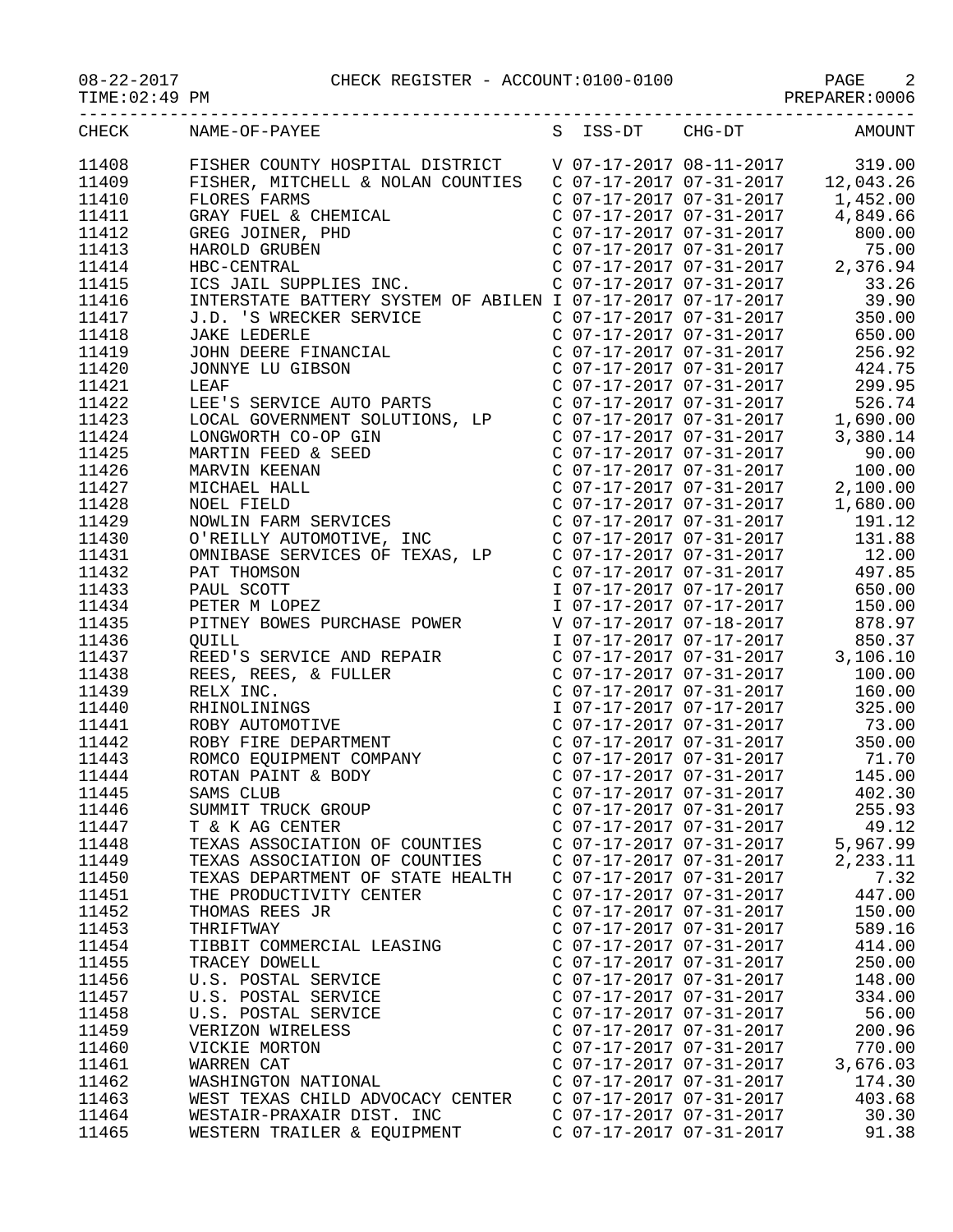| CHECK          | NAME-OF-PAYEE                                                                                                                                                                                                                                      |                                                    |                         | S ISS-DT CHG-DT AMOUNT                                                                                                                                                                                                                     |
|----------------|----------------------------------------------------------------------------------------------------------------------------------------------------------------------------------------------------------------------------------------------------|----------------------------------------------------|-------------------------|--------------------------------------------------------------------------------------------------------------------------------------------------------------------------------------------------------------------------------------------|
| 11466          | WHITES<br>YELLOWHOUSE MACHINERY CO<br>ERENNA M TRONCOSO<br>BRENNA M TRONCOSO<br>SHERRY WILLIAMSON, CLERK<br>C 07-17-2017 07-31-2017<br>C 07-18-2017 07-31-2017<br>C 07-18-2017 07-31-2017<br>PITNEY BOWES PURCHASE POWER<br>PITNEY BOWES<br>PITNEY |                                                    |                         |                                                                                                                                                                                                                                            |
| 11467          |                                                                                                                                                                                                                                                    |                                                    |                         |                                                                                                                                                                                                                                            |
| 11468          |                                                                                                                                                                                                                                                    |                                                    |                         |                                                                                                                                                                                                                                            |
| 11469          |                                                                                                                                                                                                                                                    |                                                    |                         |                                                                                                                                                                                                                                            |
| 11470          |                                                                                                                                                                                                                                                    |                                                    |                         |                                                                                                                                                                                                                                            |
| 11471          |                                                                                                                                                                                                                                                    |                                                    |                         |                                                                                                                                                                                                                                            |
| 11472          |                                                                                                                                                                                                                                                    |                                                    |                         |                                                                                                                                                                                                                                            |
| 11473          |                                                                                                                                                                                                                                                    |                                                    |                         |                                                                                                                                                                                                                                            |
| 11474          | BARRON SERVICE PARTS<br>FAMILY SUPPORT REGISTRY C 07-19-2017 07-31-2017<br>TEXAS COMPTROLLER OF PUBLIC ACCOUNT C 07-20-2017 07-31-2017                                                                                                             |                                                    |                         | 100.00                                                                                                                                                                                                                                     |
| 11475          | ATMOS ENERGY                                                                                                                                                                                                                                       |                                                    | C 07-21-2017 07-31-2017 | 454.51                                                                                                                                                                                                                                     |
| 11476          |                                                                                                                                                                                                                                                    |                                                    |                         | $C$ 07-21-2017 07-31-2017 90.40                                                                                                                                                                                                            |
| 11477          |                                                                                                                                                                                                                                                    |                                                    |                         |                                                                                                                                                                                                                                            |
| 11478          |                                                                                                                                                                                                                                                    |                                                    |                         | $\begin{tabular}{lllllllllll} \texttt{I} & 07-24-2017 & 07-24-2017 & 50.00 \\ \texttt{I} & 07-24-2017 & 07-24-2017 & 213.46 \\ \texttt{I} & 07-24-2017 & 07-24-2017 & 89.63 \\ \texttt{I} & 07-24-2017 & 07-24-2017 & 89.70 \end{tabular}$ |
| 11479          |                                                                                                                                                                                                                                                    |                                                    |                         |                                                                                                                                                                                                                                            |
| 11480          |                                                                                                                                                                                                                                                    |                                                    |                         |                                                                                                                                                                                                                                            |
| 11481          |                                                                                                                                                                                                                                                    |                                                    |                         | I 07-24-2017 07-24-2017 62.85                                                                                                                                                                                                              |
| 11482          |                                                                                                                                                                                                                                                    |                                                    |                         | I 07-24-2017 07-24-2017 235.40                                                                                                                                                                                                             |
| 11483          |                                                                                                                                                                                                                                                    |                                                    |                         | I 07-24-2017 07-24-2017 82.80<br>I 07-24-2017 07-24-2017 49.15                                                                                                                                                                             |
| 11484          | ATMOS ENERGY<br>AT&T<br>CNA SURETY<br>AFLAC<br>AT&T<br>AT&T<br>AT&T<br>AT&T<br>AT&T<br>AT&T<br>AT&T<br>DE LAGE LANDEN<br>DE LAGE LANDEN<br>EMILIA GARCIA<br>EMPIRE PAPER<br>FISHER COUNTY CHRONICLE<br>CONTALES CAPPET CLEANING                    |                                                    |                         |                                                                                                                                                                                                                                            |
| 11485          |                                                                                                                                                                                                                                                    |                                                    |                         | $107 - 24 - 2017$ $07 - 24 - 2017$ $71.55$                                                                                                                                                                                                 |
| 11486          | GONZALES CARPET CLEANING                                                                                                                                                                                                                           |                                                    |                         | I 07-24-2017 07-24-2017 200.00                                                                                                                                                                                                             |
| 11487          | KNOX WASTE SERVICE LLC                                                                                                                                                                                                                             |                                                    |                         | C $07-24-2017$ $07-31-2017$ 84.71                                                                                                                                                                                                          |
| 11488          |                                                                                                                                                                                                                                                    |                                                    |                         |                                                                                                                                                                                                                                            |
| 11489          | QUILL<br>TEXAS ASSOCIATION OF COUNTIES<br>TEXAS ASSOCIATION OF COUNTIES<br>BEN E KEITH FOODS - DFW DIVISION                                                                                                                                        |                                                    |                         | 1 07-24-2017 07-24-2017 505.18<br>1 07-24-2017 07-24-2017 505.18<br>1 07-24-2017 07-24-2017 8,201.10<br>1 07-27-2017 07-27-2017 741.37                                                                                                     |
| 11490          |                                                                                                                                                                                                                                                    |                                                    |                         |                                                                                                                                                                                                                                            |
| 11491          |                                                                                                                                                                                                                                                    |                                                    |                         |                                                                                                                                                                                                                                            |
| 11492          | BITTER CREEK WATER SUPPLY CORP                                                                                                                                                                                                                     |                                                    |                         | I 07-27-2017 07-27-2017 45.00                                                                                                                                                                                                              |
| 11493          | CARD SERVICE CENTER                                                                                                                                                                                                                                |                                                    |                         |                                                                                                                                                                                                                                            |
| 11494          | <b>QUILL</b>                                                                                                                                                                                                                                       |                                                    |                         |                                                                                                                                                                                                                                            |
| 11495          | TEXAS ASSOCIATION OF COUNTIES                                                                                                                                                                                                                      |                                                    |                         | 1 07-27-2017 07-27-2017 3,338.44<br>1 07-27-2017 07-27-2017 718.87<br>V 07-27-2017 08-15-2017 35,703.86<br>1 07-28-2017 07-28-2017 36.59                                                                                                   |
| 11496          | SYLVESTER-MCCAULLEY WATER SUPPLY                                                                                                                                                                                                                   |                                                    |                         |                                                                                                                                                                                                                                            |
| 11497          | AT&T                                                                                                                                                                                                                                               |                                                    | I 07-28-2017 07-28-2017 | 81.73                                                                                                                                                                                                                                      |
| 11498          |                                                                                                                                                                                                                                                    |                                                    | I 07-31-2017 07-31-2017 | 40.25                                                                                                                                                                                                                                      |
| 11499          | AI&I<br>AUTOMATED COPY SYSTEMS<br>COOPER OIL CO INC<br>JOHN DEERE FINANCIAL<br>LIBERTY NATIONAL LIFE INS. CO.                                                                                                                                      |                                                    |                         | 1 07-31-2017 07-31-2017 18.00<br>1 07-31-2017 07-31-2017 1,979.46<br>1 07-31-2017 07-31-2017 185.48<br>1 07-31-2017 07-31-2017 315.98                                                                                                      |
| 11500          |                                                                                                                                                                                                                                                    |                                                    |                         |                                                                                                                                                                                                                                            |
| 11501          |                                                                                                                                                                                                                                                    |                                                    |                         |                                                                                                                                                                                                                                            |
| 11502          | NOWLIN FARM SERVICES                                                                                                                                                                                                                               |                                                    |                         |                                                                                                                                                                                                                                            |
| 11503          | PITNEY BOWES                                                                                                                                                                                                                                       |                                                    |                         | I 07-31-2017 07-31-2017 47.93                                                                                                                                                                                                              |
| 11504          | REED'S SERVICE AND REPAIR                                                                                                                                                                                                                          | I 07-31-2017 07-31-2017                            |                         | 1,112.65                                                                                                                                                                                                                                   |
| 11505          | ROBY FIRE DEPARTMENT                                                                                                                                                                                                                               | I 07-31-2017 07-31-2017                            |                         | 888.46                                                                                                                                                                                                                                     |
| 11506          | SOUTHERN TIRE MART, LLC                                                                                                                                                                                                                            | I 07-31-2017 07-31-2017                            |                         | 755.68                                                                                                                                                                                                                                     |
| 11507<br>11508 | SUPERIOR VISION OF TEXAS                                                                                                                                                                                                                           | I 07-31-2017 07-31-2017<br>I 07-31-2017 07-31-2017 |                         | 51.42<br>29.39                                                                                                                                                                                                                             |
| 11509          | WESTAIR-PRAXAIR DIST. INC                                                                                                                                                                                                                          |                                                    |                         | 58.67                                                                                                                                                                                                                                      |
| 11510          | WHITES<br>FISHER COUNTY COMMISSARY FUND                                                                                                                                                                                                            | I 07-31-2017 07-31-2017<br>I 07-31-2017 07-31-2017 |                         | 66.77                                                                                                                                                                                                                                      |
| 11511          | HUDSON ENERGY                                                                                                                                                                                                                                      | I 07-31-2017 07-31-2017                            |                         | 122.36                                                                                                                                                                                                                                     |
|                |                                                                                                                                                                                                                                                    |                                                    |                         |                                                                                                                                                                                                                                            |